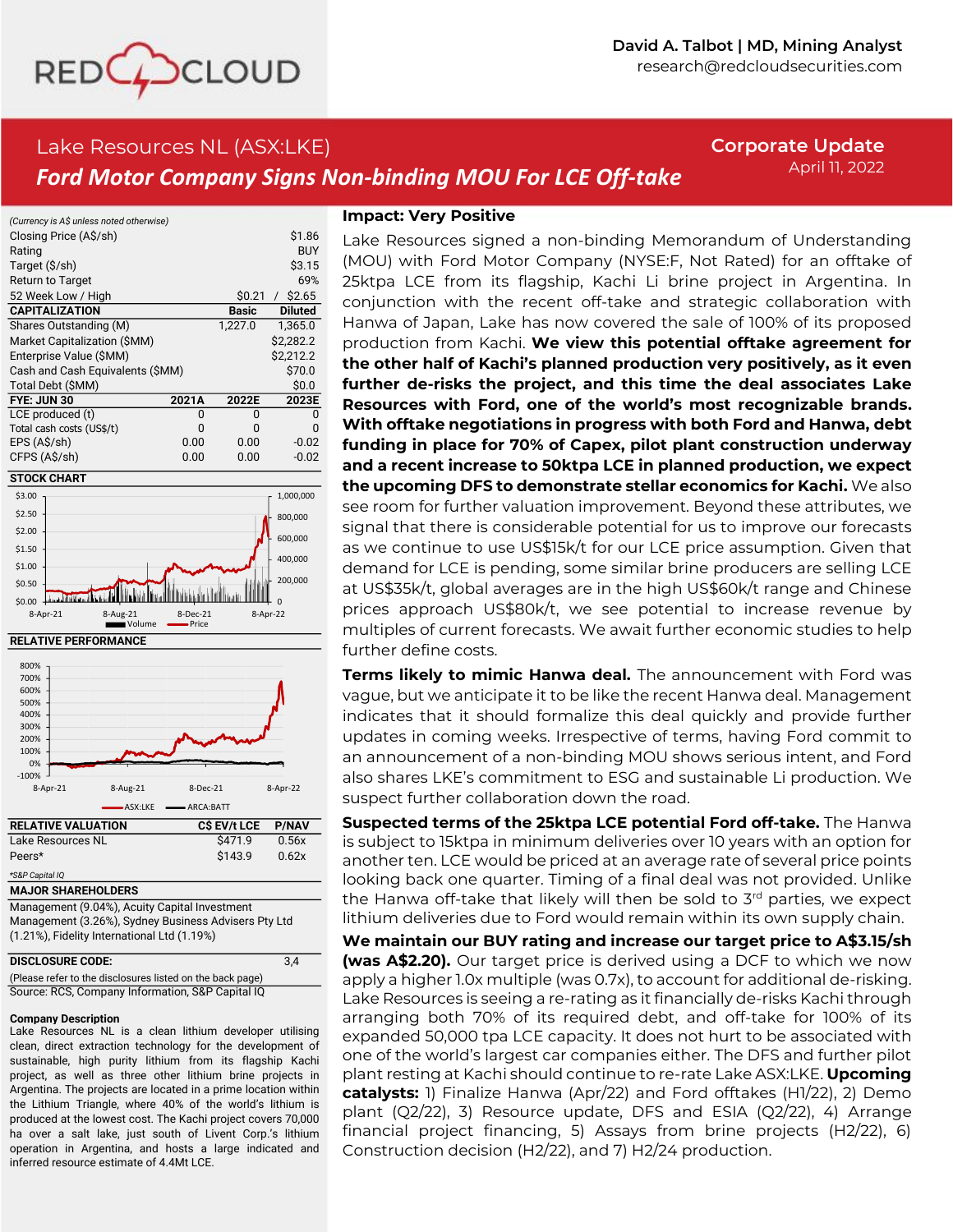

## **David A. Talbot | MD, Mining Analyst Alina Islam | Senior Research Associate Daniel Kozielewicz | Research Associate Shikhar Sarpal | Research Associate**

#### **Red Cloud Securities Inc.**

120 Adelaide Street West, Suite 1400 Toronto ON, M5H 1P9 [research@redcloudsecurities.com](mailto:research@redcloudsecurities.com) [www.redcloudfs.com/research-home/](https://www.redcloudfs.com/research-home/)

## Disclosure Statement

Updated April 10, 2022

| <b>Recommendation / Target Change</b> |            | Red Cloud Securities has this percentage of its |                     |                                     |  |  |
|---------------------------------------|------------|-------------------------------------------------|---------------------|-------------------------------------|--|--|
|                                       |            |                                                 |                     | universe assigned as the following: |  |  |
| Date                                  | Rating     | <b>Target</b>                                   | <b>Status</b>       | %                                   |  |  |
| 2021-07-15                            | NA.        | NA.                                             | <b>BUY</b>          | 74%                                 |  |  |
| 2021-08-12                            | <b>NA</b>  | <b>NA</b>                                       | BUY (S)             | 22%                                 |  |  |
| 2021-09-23                            | NA.        | NA.                                             | <b>HOLD</b>         | 0%                                  |  |  |
| 2021-09-29                            | NA.        | NA.                                             | SELL/Tender         | 0%                                  |  |  |
| 2021-10-12                            | <b>BUY</b> | 1.25                                            | <b>NA</b>           | 2%                                  |  |  |
| 12021-10-13                           | <b>BUY</b> | 1.25                                            | <b>Under Review</b> | 1%                                  |  |  |
| 2021-10-21                            | <b>BUY</b> | 1.25                                            |                     |                                     |  |  |
| 2021-12-16                            | <b>BUY</b> | 1.25                                            |                     |                                     |  |  |
| 2021-12-17                            | <b>BUY</b> | 1.25                                            |                     |                                     |  |  |
| 2022-01-19                            | <b>BUY</b> | 2.20                                            |                     |                                     |  |  |
| 2022-03-03                            | <b>BUY</b> | 2.20                                            |                     |                                     |  |  |
| 2022-03-30                            | <b>BUY</b> | 2.20                                            |                     |                                     |  |  |

#### Disclosure Requirement

Red Cloud Securities Inc. is registered as an Investment Dealer in all Canadian provinces and territories, and is a member of the Investment Industry Organization of Canada (IIROC). Part of Red Cloud Securities Inc.'s business is to connect mining companies with suitable investors. Red Cloud Securities Inc., its affiliates and their respective officers, directors, representatives, researchers and members of their families may hold positions in the companies mentioned in this document and may buy and/or sell their securities. Additionally, Red Cloud Securities Inc. may have provided in the past, and may provide in the future, certain advisory or corporate finance services and receive financial and other incentives from issuers as consideration for the provision of such services.

Red Cloud Securities Inc. has prepared this document for general information purposes only. This document should not be considered a solicitation to purchase or sell securities or a recommendation to buy or sell securities. The information provided has been derived from sources believed to be accurate but cannot be guaranteed. This document does not take into account the particular investment objectives, financial situations, or needs of individual recipients and other issues (e.g. prohibitions to investments due to law, jurisdiction issues, etc.) which may exist for certain persons. Recipients should rely on their own investigations and take their own professional advice before investment. Red Cloud Securities Inc. will not treat recipients of this document as clients by virtue of having viewed this document.

Red Cloud Securities Inc. takes no responsibility for any errors or omissions contained herein, and accepts no legal responsibility for any errors or omissions contained herein, and accepts no legal responsibility from any losses resulting from investment decisions based on the content of this report.

#### Company Specific Disclosure Details

| Company Name |                   | Ticker Symbol   Disclosures |  |  |
|--------------|-------------------|-----------------------------|--|--|
|              | Lake Resources NL | ASX:LKE                     |  |  |

- 1. The analyst has visited the head office of the issuer or has viewed its material operations.
- 2. The issuer paid for or reimbursed the analyst for a portion or all of the travel expense associated with a visit.